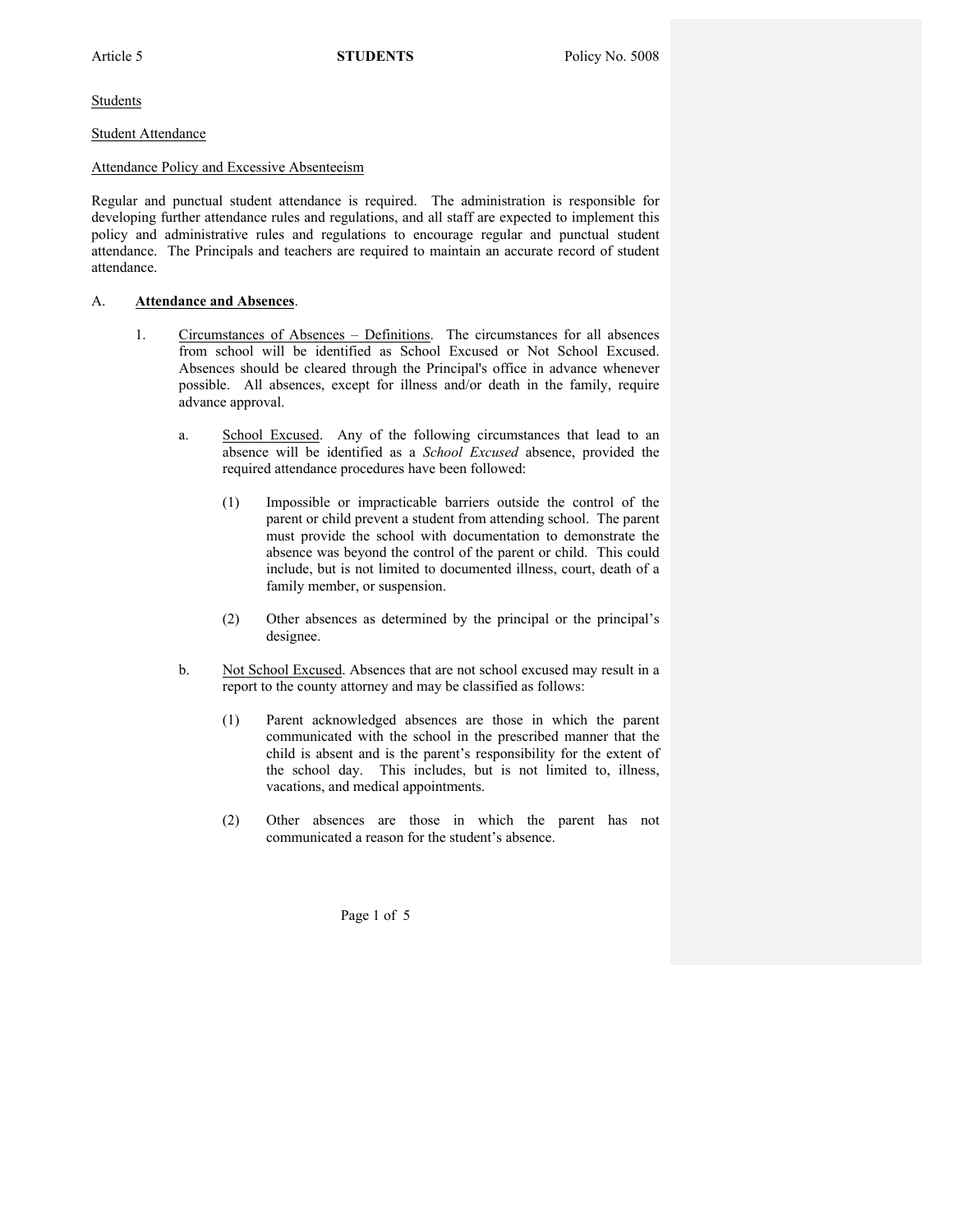2. Absence Procedure. In its Student Information System, the District may identify many different codes that provide greater definition to the circumstances of a child's absence, but all of the codes need to be identified to parents and students as fitting into one of the above defined absence circumstances.

A student will not be allowed to enter class after an absence until an admit slip, based upon a written or verbal parental excuse, is issued by the Principal's office.

Two school days will be allowed to make up work for each day missed, with a maximum of 10 days allowed to make up work.

3. Mandatory Ages of Attendance. A child is of mandatory age if the child will reach age 6 prior to January 1 of the then-current school year and has not reached 18 years of age.

Exceptions for Younger Students. Attendance is not mandatory for a child who has reached 6 years of age prior to January 1 of the then-current school year, but will not reach age 7 prior to January 1 of such school year, if the child's parent or guardian has signed and filed with the school district in which the child resides an affidavit stating either: (1) that the child is participating in an education program that the parent or guardian believes will prepare the child to enter grade one for the following school year; or (2) that the parent or guardian intends for the child to participate in a school which has elected or will elect pursuant to law not to meet accreditation or approval requirements and the parent or guardian intends to provide the Commissioner of Education with a statement pursuant to section 79- 1601(3) on or before the child's seventh birthday.

Exceptions for Older Students. Attendance is also not mandatory for a child who: (1) has obtained a high school diploma by meeting statutory graduation requirements; (2) has completed the program of instruction offered by a school which elects pursuant to law not to meet accreditation or approval requirements; or (3) has reached the age of 16 years and has been withdrawn from school in the manner prescribed by law.

Early Withdrawal for Students Enrolled in Accredited or Approved Schools. A person who has legal or actual charge or control of a child who is at least 16 but less than 18 years of age may withdraw such child from school before graduation and be exempt from the mandatory attendance requirements if an exit interview is conducted and a withdrawal form is signed.

Exit Interview. The process is initiated by a person who has legal or actual charge or control of the child submitting a withdrawal form. The form is to be as prescribed by the Commissioner of Education. Upon submission of the form, the Superintendent or Superintendent's designee shall set a time and place for an exit interview if the child is enrolled in [Name] Public Schools or resides in the

Page 2 of 5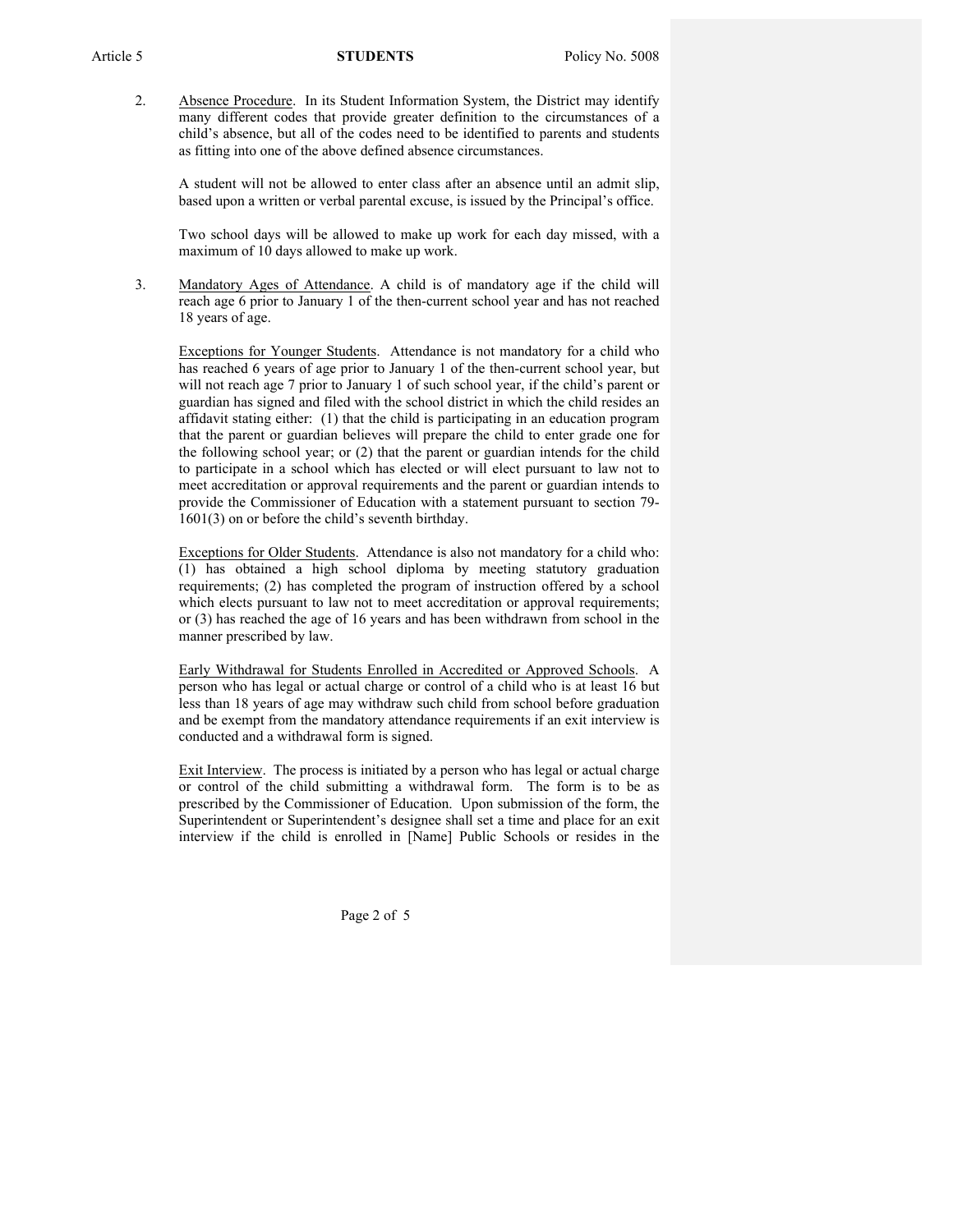[Name] Public School District and is enrolled in a private, denominational, or parochial school.

The exit interview shall be personally attended by:

- The child, unless the withdrawal is being requested due to an illness of the child making attendance at the exit interview impossible or impracticable;
- the person who has legal or actual charge or control of the child who requested the exit interview;
- the Superintendent or Superintendent's designee;
- the child's principal or the principal's designee if the child at the time of the exit interview is enrolled in a school operated by the school district; and
- any other person requested by any of the required parties who agrees to attend the exit interview and is available at the time designated for the exit interview which may include, for example, other school personnel or the child's principal if the child is enrolled in a private school.

At the exit interview, the person making the written request must present evidence that (a) the person has legal or actual charge or control of the child and (b) the child would be withdrawing due to either:

- financial hardships requiring the child to be employed to support the child's family or one or more dependents of the child, or
- an illness of the child making attendance impossible or impracticable.

The Superintendent or Superintendent's designee shall identify all known alternative educational opportunities, including vocational courses of study, that are available to the child in the school district and how withdrawing from school is likely to reduce potential future earnings for the child and increase the likelihood of the child being unemployed in the future. Any other relevant information may be presented and discussed by any of the parties in attendance.

At the conclusion of the exit interview, the person making the written request may sign a withdrawal form provided by the school district agreeing to the withdrawal of the child OR may rescind the written request for the withdrawal.

Withdrawal Form. Any withdrawal form signed by the person making the written request shall be valid only if:

- the child also signs the form, unless the withdrawal is being requested due to an illness of the child making attendance at the exit interview impossible or impracticable, and
- the Superintendent or Superintendent's designee signs the form acknowledging that the interview was held, the required information was provided and discussed at the interview, and, in the opinion of the Superintendent or Superintendent's designee, the person making the written request does in fact have legal or actual charge or control of the

Page 3 of 5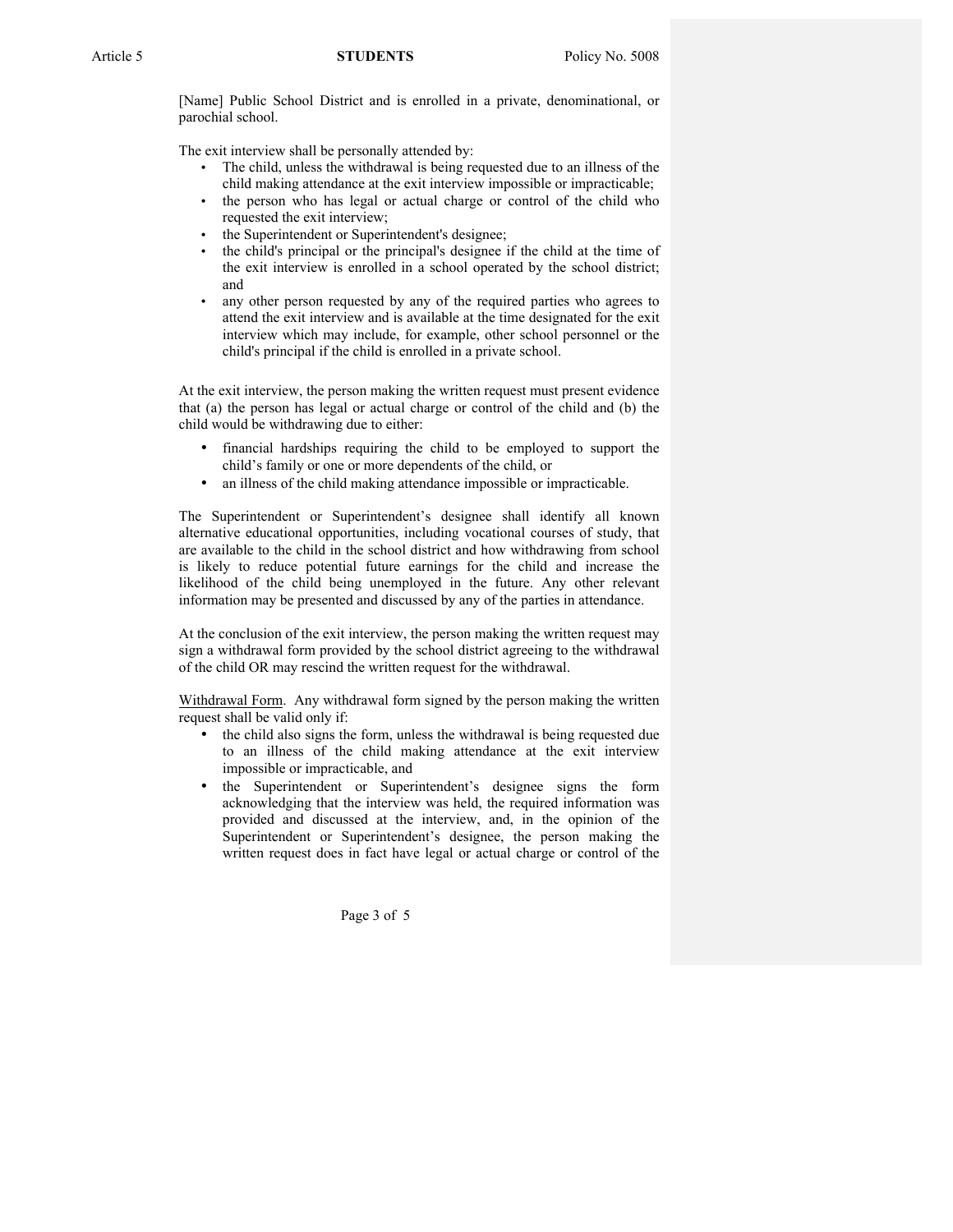child and the child is experiencing either (i) financial hardship, or (ii) an illness making attendance impossible or impracticable.

Early Withdrawal for Students Enrolled in an Exempt School (Home Schools). A person who has legal or actual charge or control of a child who is at least 16 but less than 18 years of age may withdraw such child from school before graduation and be exempt from the mandatory attendance requirements if such child has been enrolled in a school that elects not to meet the accreditation or approval requirements by filing with the State Department of Education a signed notarized release on a form prescribed by the Commissioner of Education.

- 4. Reporting and Responding to Excessive Absenteeism. Any administrator, teacher, or member of the board of education who knows of any failure on the part of any child of mandatory school attendance age to attend school regularly without lawful reason, shall within three days report such violation to the superintendent or such person(s) who the superintendent designates to be the attendance officer (hereafter, "attendance officer"). The attendance officer shall immediately cause an investigation into any such report to be made. The attendance officer shall also investigate any case when of his or her personal knowledge, or by report or complaint from any resident of the district, the attendance officer believes there is a violation of the compulsory attendance laws. The school shall render all services in its power to compel such child to attend some public, private, denominational, or parochial school, which the person having control of the child shall designate, in an attempt to address the problem of excessive absenteeism. Such services shall include, as appropriate, the services listed below under "Excessive Absenteeism" and "Reporting Excessive Absenteeism."
- 5. Excessive Absenteeism. Students who accumulate five (5) unexcused absences in a quarter which are Not School Excused shall be deemed to have "excessive absences." Such absences shall be determined on a per day (or hourly equivalent) basis for elementary students and on a per class basis for secondary students. When a student has excessive absences, school officials will have verbal or written communication with the person or persons who have legal or actual charge or control of any child.

When a student continues thereafter to have absences which are Not School Excused and the absences are of concern due to the effect of the absences on the student's academics, the student's attendance history, the time of the school year, the reasons for the absences, or other circumstances, one or more meetings will be held between the school (a school attendance officer, a school administrator or his or her designee, and/or a social worker), the child's parent or guardian, and the child, when appropriate, to address the barriers to attendance. The result of the meeting or meetings shall be to develop a collaborative plan to reduce barriers identified to improve regular attendance. The plan shall consider, but not be limited to:

Page 4 of 5